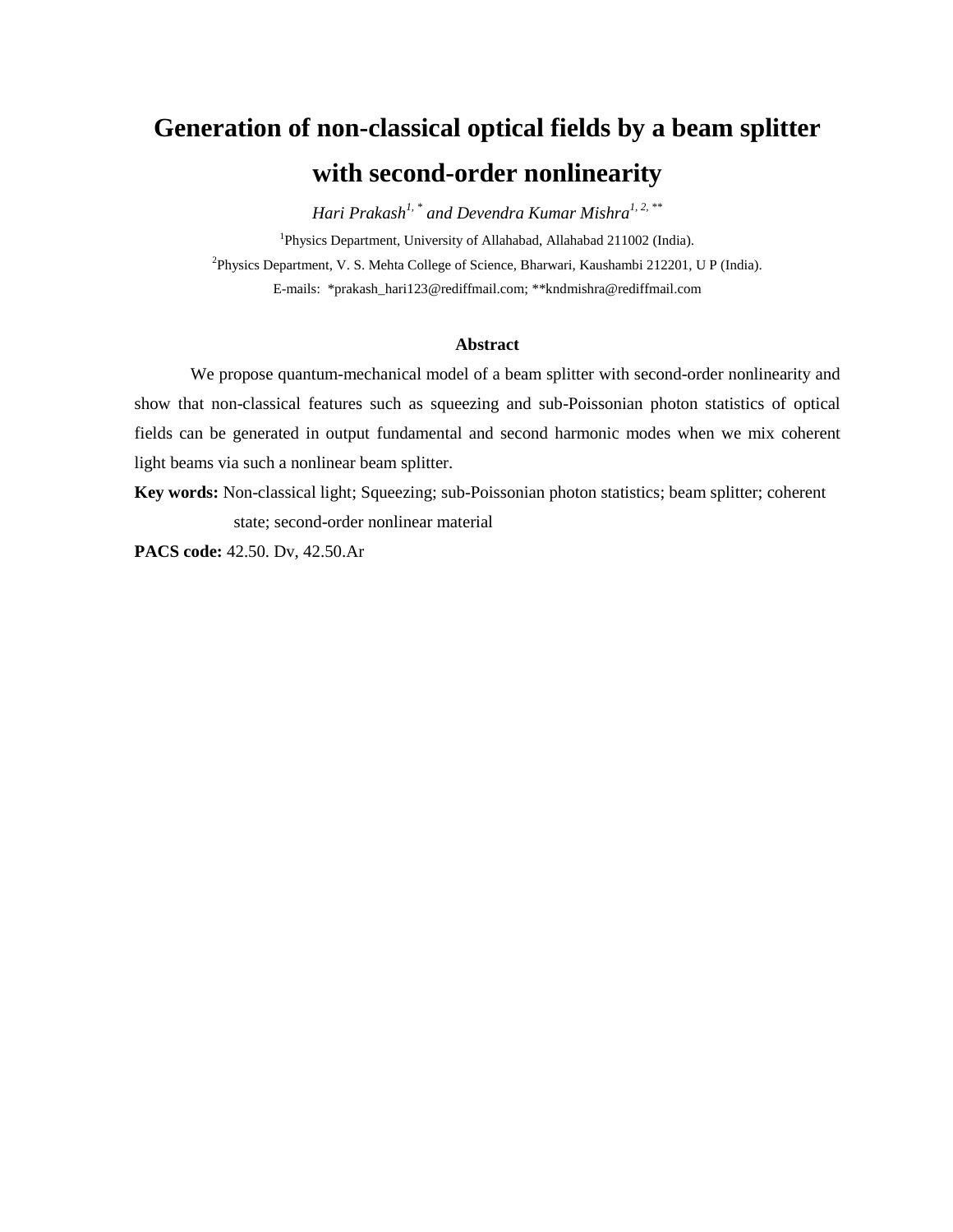#### **1. Introduction**

Non-classical features of optical field such as squeezing, antibunching, and sub-Poissonian photon statistics, have been intensively investigated in quantum optics [1]. Many of these features are now well understood theoretically and observed experimentally and attract considerable attention not only because they cast a new light on some fundamental questions about quantum electrodynamics, but also because of many practical applications such as high-precision measurements [2], optical communications [3], optical information processing [4]. Such applications rely on the possibility of reducing the quantum fluctuations of light below the so-called standard quantum limit. Generation of these non-classical features still remain an open question, notwithstanding a number of attempts have been done since their introduction [1].

Beam splitter, an important device in quantum optical experiments, has been used to change one type of non-classicality to another [5]. It is one of the most widely used innocent looking optical components in any quantum optics laboratory that are understood completely by classical treatment using only linear interactions. Also several attempts have been made in order to understand the quantum mechanical behavior of the lossless beam splitter [6]. Beam splitters are the key elements in interferometers [7], frequently used in the detection of non-classical features, squeezing, and recently it is becoming an important device in the context of rapidly growing quantum information technology as it can generate entanglement [8]. These developments in the study of beam splitters are based on the assumption that it is made up of such a material so that it behave as a linear lossless device. An ideal beam splitter is a *reversible*, *lossless* device in which two incident beams may interfere to produce two emerging beams. Excitations of physical phenomena does not lie in its linearization but in its nonlinearization and, therefore, one may ask a natural question that what will happen when the beam splitter is made up of nonlinear material? How, then, the input / output mode operators will be related? Can a beam splitter, which is made up of nonlinear material, generate non-classical features of optical field in itself if one injects classical light beam through it? These are the basic questions, which prompted us to investigate the quantum mechanical behavior of a beam splitter that is made up of a nonlinear material.

Prior to going into detailed about our work, let us first make a brief look on the developments in the field of nonlinear beam splitter studies. Some attempts have been made to study the problem of nonlinear beam splitter found in the literature. Deutsch [9] gave a very nice scheme of a lossless Kerr nonlinear beam splitter and proposed that a weak Kerr-nonlinear beam splitter might serve to generate non-classical fields. On detailed investigation of this paper, we [10] found that the transformed annihilation and creation operators do not obey the bosonic commutation relation even up to first order in the nonlinearity, although Deutsch points out that each transformed operator must obey separately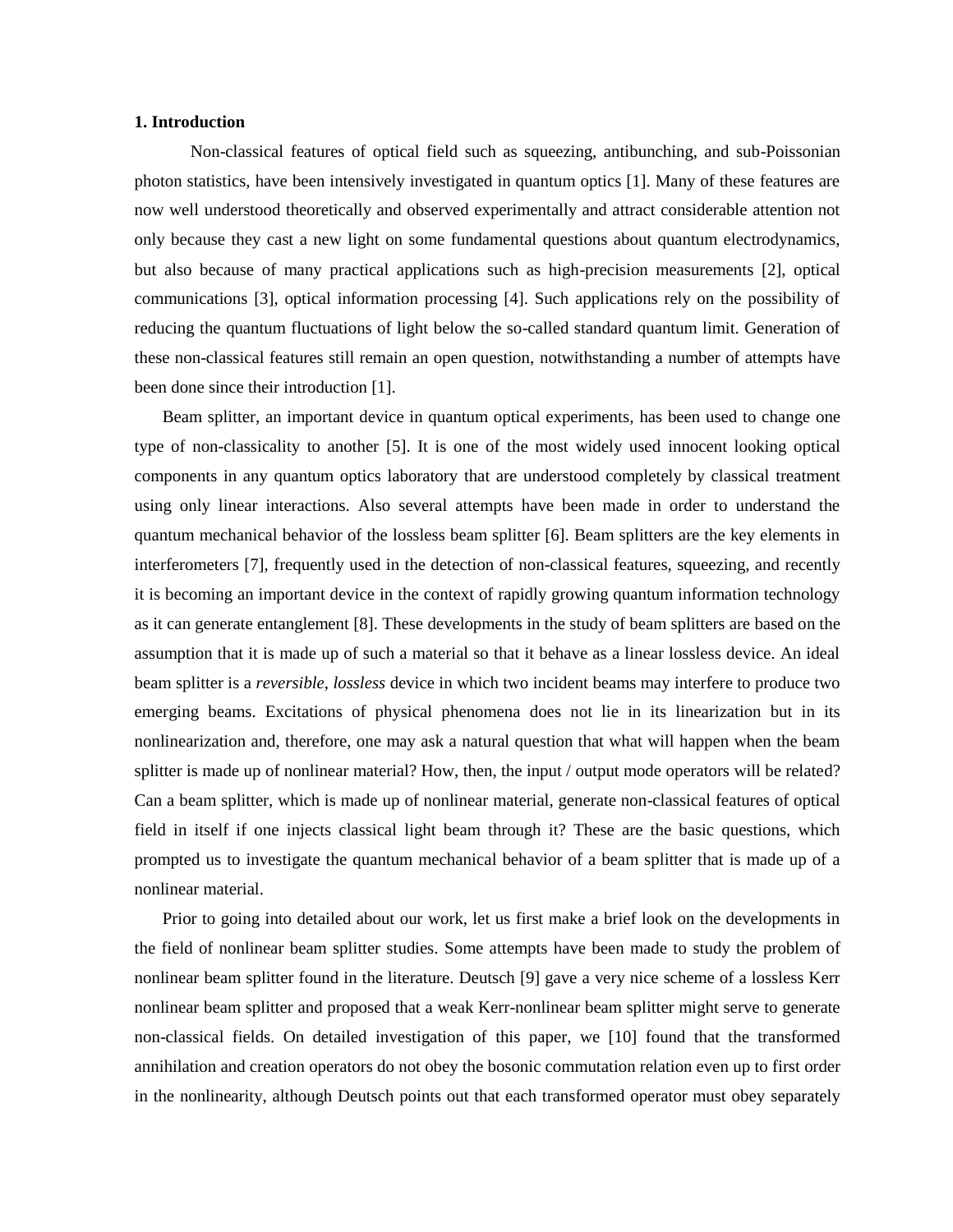the bosonic commutation relation. Belinsky & Granovskiy [11] studied about separation of quantum fluctuations into amplitude and phase fluctuations and predicted possible applications in rapidly developing quantum cryptography. Belinsky & Shulman [12] presented a review on beam splitter exhibiting Kerr nonlinearity. Perinova, Luks and Krepelka [13] introduced beam splitter with secondorder nonlinearity with the aid of differential equations for co-propagation and for counter-propagation and showed its use for the sub-Poissonian statistics. Pezzé et al. [14] studied a Bose-Einstein condensate beam splitter, realized with a double well potential of tunable height.

Intent of the present letter is to report a scheme of 'beam splitter having second order nonlinearity' [15] upto the lowest order in perturbation, we abbreviate it as the BSSN throughout the letter, and assume that the BSSN is made up of noncentrosymmetric crystals which lack inversion symmetry and, therefore, possess a non-zero  $\chi^{(2)}_{ijk}$  [16]. It is found that squeezing and sub-Poissonian photon statistics of optical fields are generated in output second-harmonic mode when we mix coherent light beams via such a nonlinear beam splitter. This result is remarkable because of our simplicity of the model of BSSN.

### **2. The Beam Splitter Model with Second-Order Nonlinearity (BSSN)**

A lossless beam splitter is a linear four-port device in which the two radiation modes enter, interfere with each other, and leave it. If  $\hat{a}$  and  $\hat{b}$  are the boson annihilation operators of the input modes and that of output modes are  $\hat{c}$  and  $\hat{d}$ , the input/output relation [17] of the linear beam splitter, in a more simpler way, is

$$
\hat{c} = t\hat{a} + ir\hat{b}; \quad \hat{d} = t\hat{b} + ir\hat{a}
$$
 (1)

where r and t are the real amplitude-reflection and transmission coefficients, obeying  $r^2 + t^2 = 1$ , of the beam splitter. Such a mixing at the linear beam splitter is described by a unitary transformation [18].

For linear materials, relation between macroscopic polarization  $P(\vec{r},t)$  $\vec{P}(\vec{r}, t)$  and electric field  $\vec{E}$  $\overline{\phantom{a}}$ is :  $\vec{P}(\vec{r},t) = \varepsilon_0 \chi \vec{E}$  $\vec{p}$   $\vec{r}$   $\rightarrow$   $\vec{r}$  $= \varepsilon_0 \chi \vec{E}$ , where  $\chi$  is the susceptibility tensor characterizing the material. Nonlinear response of the medium to an exciting electric field may be thought of as originating from a nonharmonic potential of the electrons in the media. As such a nonlinear response is usually small effect, it can be captured well by a Taylor expansion of the Polarization  $P(\vec{r},t)$  $\vec{P}(\vec{r},t)$  induced in the medium in terms of the electric field E  $\overline{\phantom{a}}$ , in the form [19]

$$
P_i(\omega_1) = \chi_{ij}^{(1)}(\omega_1, -\omega_1) E_j(\omega_1) + \chi_{ijk}^{(2)}(\omega_1, \omega_1 - \omega_2, \omega_2) E_j(\omega_1 - \omega_2) E_k(\omega_2)
$$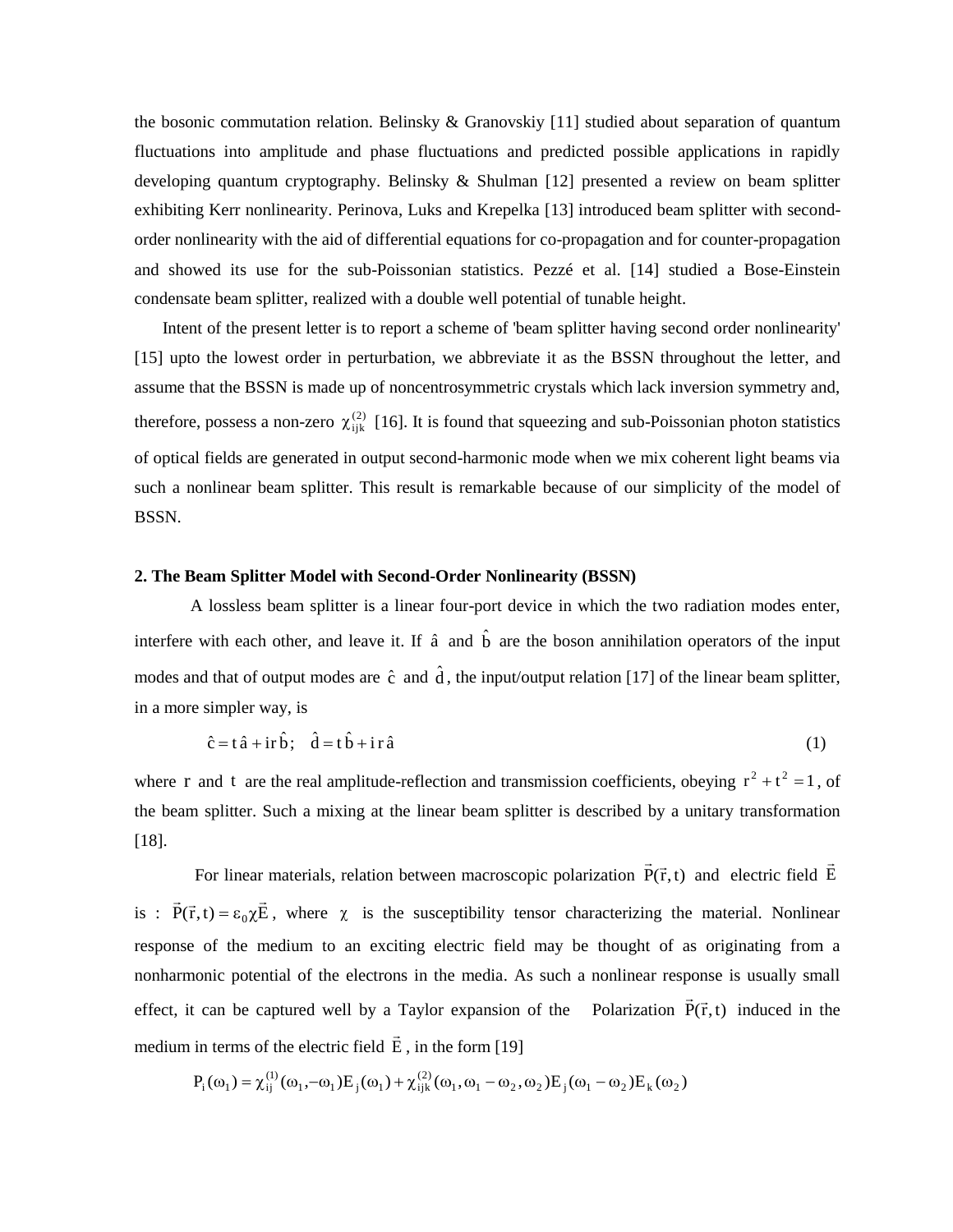+ 
$$
\chi_{ijkl}^{(3)}(\omega_1, \omega_1 - \omega_2 - \omega_3, \omega_2, \omega_3) E_j(\omega_1 - \omega_2 - \omega_3) E_k(\omega_2) E_l(\omega_3)
$$
 (2)

The lowest-order nonlinear contribution to energy is represented by  $\chi_{ijk}^{(2)}$ . Noncentrosymmetric crystals can possess a nonvanishing  $\chi^{(2)}_{ijk}$  tensor which is responsible for the generation of light at the second-harmonic frequency. Second-harmonic generation, also known as frequency doubling, is a process in which a mode at frequency  $\omega$  (with annihilation operator  $\hat{a}$ ) couples through a nonlinearity with a mode at frequency 2 $\omega$  (with annihilation operator  $\hat{A}$ ) and it was first achieved in laboratory in 1961 [20]. The Hamiltonian describing this process for a lossless medium is  $(c = \hbar = 1)$ ,  $\hat{H} = \omega \hat{a}^{\dagger} \hat{a} + 2\omega \hat{A}^{\dagger} \hat{A} + g(\hat{a}^{\dagger 2} A + \hat{a}^2 \hat{A}^{\dagger})$ , where g is the coupling constant between the two modes which contains the nonlinear susceptibility  $\chi^{(2)}$  [21]. Then  $[\hat{N}_a + 2\hat{N}_A, \hat{H}] = 0$  and hence the sum  $\hat{N}_a + 2\hat{N}_A$  is a constant of motion,  $\hat{N}_a = \hat{a}^\dagger \hat{a}$ , and  $\hat{N}_A = \hat{A}^\dagger \hat{A}$ . Therefore, two photons of the fundamental mode are absorbed for every harmonic photon emitted. We denote annihilation operators of fundamental modes by small letters and second harmonic mode by capital letters. It is assumed that the phase matching requirement hold and coupling constant g is appreciable.

If the beam splitter is made up of a material such that it mixes fundamental mode  $\hat{a}$  as well as its second harmonic mode  $\hat{A}$  with that of mode  $\hat{b}$  and its second harmonic mode  $\hat{B}$  (Fig. 1), then the output modes with corresponding operators  $(\hat{c}, \hat{C})$  and  $(\hat{d}, \hat{D})$  can be written as,

$$
\hat{c} = t_f \hat{a} + i r_f \hat{b} + z_1 \hat{a}^\dagger \hat{A} + z_2 \hat{a}^\dagger \hat{B} + z_3 \hat{b}^\dagger \hat{A} + z_4 \hat{b}^\dagger \hat{B}
$$
\n(3a)

$$
\hat{\mathbf{d}} = \mathbf{t}_{\rm f} \hat{\mathbf{b}} + \dot{\mathbf{r}}_{\rm f} \hat{\mathbf{a}} + \mathbf{z}_{4} \hat{\mathbf{a}}^{\dagger} \hat{\mathbf{A}} + \mathbf{z}_{3} \hat{\mathbf{a}}^{\dagger} \hat{\mathbf{B}} + \mathbf{z}_{2} \hat{\mathbf{b}}^{\dagger} \hat{\mathbf{A}} + \mathbf{z}_{1} \hat{\mathbf{b}}^{\dagger} \hat{\mathbf{B}} \tag{3b}
$$

$$
\hat{C} = t_s \hat{A} + i r_s \hat{B} + w_1 (\hat{a}^2 + \hat{b}^2) + w_2 (\hat{a}^2 - \hat{b}^2) + w_3 \hat{a} \hat{b}
$$
\n(3c)

$$
\hat{D} = t_s \hat{B} + i r_s \hat{A} + w_1 (\hat{a}^2 + \hat{b}^2) - w_2 (\hat{a}^2 - \hat{b}^2) + w_3 \hat{a} \hat{b} .
$$
\n(3d)

Here  $(t_f, t_s)$  and  $(r_f, r_s)$  are real transmission and reflection coefficients for amplitudes. Suffixes f and s refer to fundamental and second harmonic modes. These equations involve besides known coefficients  $r_{f,s}$  and  $t_{f,s}$ , fourteen unknown real constants in seven coupling coefficients  $z_{1,2,3,4}$  and  $W_{1,2,3}$ . Such a perturbation expansion can be easily justified on the basis of the fact that if the fundamental modes vary according as  $e^{-i\omega t}$ , then the second harmonic modes will vary as  $e^{-2i\omega t}$ . To find the complex coupling constants z and w, we make use of the following properties:

(i) Commutation relations of boson operators to first order in z and w, viz,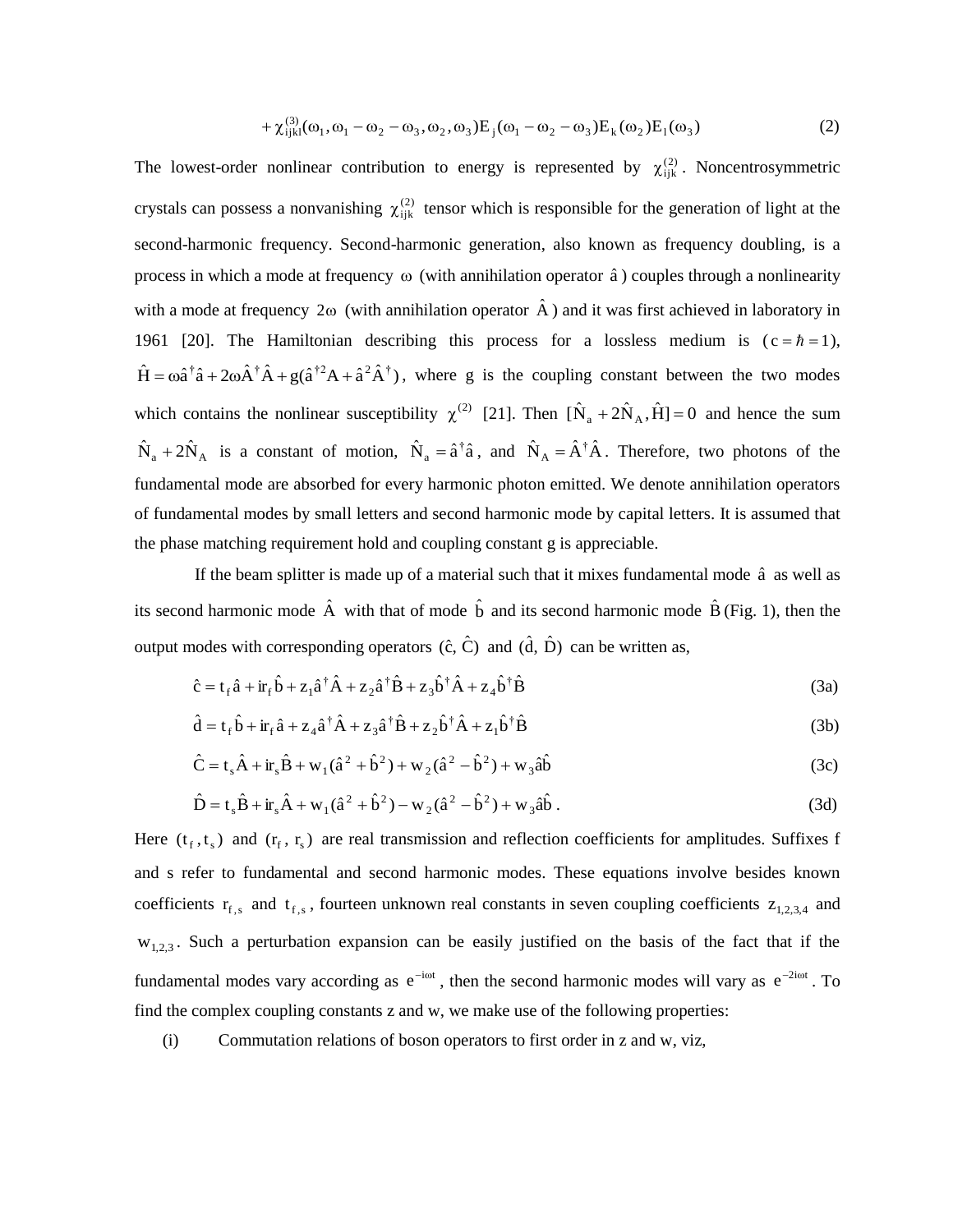$$
[\hat{c}, \hat{c}^{\dagger}] = 1, \quad [\hat{d}, \hat{d}^{\dagger}] = 1, \quad [\hat{c}, \hat{d}] = 0, \quad [\hat{c}, \hat{d}^{\dagger}] = 0, \quad [\hat{C}, \hat{C}^{\dagger}] = 1, \quad [\hat{D}, \hat{D}^{\dagger}] = 1, \quad [\hat{C}, \hat{D}] = 0,
$$
  

$$
[\hat{C}, \hat{D}^{\dagger}] = 0, \quad [\hat{c}, \hat{D}] = 0, \quad [\hat{d}, \hat{D}] = 0, \quad [\hat{C}, \hat{d}] = 0, \quad [\hat{D}, \hat{d}] = 0.
$$

(ii) Energy conservation, as expressed by  $\hat{c}^{\dagger}\hat{c} + \hat{d}^{\dagger}\hat{d} + 2(\hat{C}^{\dagger}\hat{C} + \hat{D}^{\dagger}\hat{D}) = \hat{a}^{\dagger}\hat{a} + \hat{b}^{\dagger}\hat{b} + 2(\hat{A}^{\dagger}\hat{A} + \hat{B}^{\dagger}\hat{B})$ , and

(iii) Principle of optical reversibility [18, See also 22], which states  $\overline{\phantom{a}}$  $\overline{\phantom{a}}$ J  $\overline{\phantom{a}}$  $\mathsf{L}$  $\mathsf{L}$ L  $\mathbf{r}$  $=$  $\overline{\phantom{a}}$  $\overline{\phantom{a}}$ J  $\overline{\phantom{a}}$  $\mathsf{L}$  $\mathsf{L}$ L Ŀ  $\hat{\mathbf{b}}$  $\hat{U}$ a  $\hat{\mathrm{d}}$ cˆ giving

 $\overline{\phantom{a}}$  $\overline{\phantom{a}}$ J  $\overline{\phantom{a}}$  $\mathbf{r}$ L L L  $=$  $\overline{\phantom{a}}$  $\overline{\phantom{a}}$ J  $\overline{\phantom{a}}$  $\mathbf{r}$ L L L  $\hat{\mathrm{d}}$  $\hat{\mathrm{U}}^\dagger$   $\begin{bmatrix} \hat{\mathrm{c}} \\ \ \, \hat{\mathrm{c}} \end{bmatrix}$  $\hat{\mathbf{b}}$  $\hat{a}$ <sub>2</sub> =  $\hat{U}^{\dagger}$   $\begin{bmatrix} \hat{c} \\ \hat{c} \end{bmatrix}$  for the linear beam splitter case,  $\hat{U}$  being the unitary matrix, necessitating the change  $\hat{a} \leftrightarrow \hat{c}$ ,  $\hat{b} \leftrightarrow \hat{d}$ ,  $\hat{A} \leftrightarrow \hat{C}$ ,  $\hat{B} \leftrightarrow \hat{D}$ ,  $i \rightarrow -i$  which results in  $z_j \leftrightarrow z_j^*$  and  $w_j \leftrightarrow w_j^*$ .

For simplicity of calculations, let us take  $t_f = t_f = 1/\sqrt{2}$ , but keep the option of different transmission/reflection coefficients for the second harmonic and write  $t_s = \cos \theta$ ,  $r_s = \sin \theta$ . Then, Eqs. (3) can be written as

$$
\hat{\mathbf{c}} = \frac{1}{\sqrt{2}} (\hat{\mathbf{a}} + \hat{\mathbf{i}} \hat{\mathbf{b}}) + \mathbf{z}_1 \hat{\mathbf{a}}^\dagger \hat{\mathbf{A}} + \mathbf{z}_2 \hat{\mathbf{a}}^\dagger \hat{\mathbf{B}} + \mathbf{z}_3 \hat{\mathbf{b}}^\dagger \hat{\mathbf{A}} + \mathbf{z}_4 \hat{\mathbf{b}}^\dagger \hat{\mathbf{B}} \tag{4a}
$$

$$
\hat{\mathbf{d}} = \frac{1}{\sqrt{2}} (\hat{\mathbf{b}} + \mathbf{i} \hat{\mathbf{a}}) + \mathbf{z}_1 \hat{\mathbf{b}}^\dagger \hat{\mathbf{B}} + \mathbf{z}_2 \hat{\mathbf{b}}^\dagger \hat{\mathbf{A}} + \mathbf{z}_3 \hat{\mathbf{a}}^\dagger \hat{\mathbf{B}} + \mathbf{z}_4 \hat{\mathbf{a}}^\dagger \hat{\mathbf{A}} \tag{4b}
$$

$$
\hat{C} = \hat{A}\cos\theta + i\hat{B}\sin\theta + w_1(\hat{a}^2 + \hat{b}^2) + w_2(\hat{a}^2 - \hat{b}^2) + w_3\hat{a}\hat{b}
$$
(4c)

$$
\hat{D} = \hat{B}\cos\theta + i\hat{A}\sin\theta + w_1(\hat{a}^2 + \hat{b}^2) - w_2(\hat{a}^2 - \hat{b}^2) + w_3\hat{a}\hat{b}.
$$
\n(4d)

Using Eqs (4), we get

$$
\hat{a} = \frac{1}{\sqrt{2}} (\hat{c} - i\hat{d}) - \frac{1}{2} [\hat{c}^{\dagger} \hat{C} (z_1 e^{i\theta} + z_2 e^{i\theta} + i z_3 e^{i\theta} - i z_4 e^{i\theta}) + \hat{c}^{\dagger} \hat{D} (z_1 e^{i\theta} + z_2 e^{i\theta} - i z_3 e^{i\theta} + i z_4 e^{i\theta})
$$
  
+  $\hat{d}^{\dagger} \hat{C} (iz_1 e^{i\theta} - iz_2 e^{i\theta} + z_3 e^{-i\theta} + z_4 e^{-i\theta}) + \hat{d}^{\dagger} \hat{D} (-iz_1 e^{i\theta} + iz_2 e^{i\theta} + z_3 e^{-i\theta} + z_4 e^{-i\theta})$  (5)

The principle of optical reversibility [18, See also 22] allows us to equate Eq. (5) with

$$
\hat{\mathbf{a}} = \frac{1}{\sqrt{2}} (\hat{\mathbf{c}} - \mathbf{i} \hat{\mathbf{d}}) + \mathbf{z}_1^* \hat{\mathbf{c}}^{\dagger} \hat{\mathbf{C}} + \mathbf{z}_2^* \hat{\mathbf{c}}^{\dagger} \hat{\mathbf{D}} + \mathbf{z}_3^* \hat{\mathbf{d}}^{\dagger} \hat{\mathbf{C}} + \mathbf{z}_4^* \mathbf{d}^{\dagger} \hat{\mathbf{D}} \tag{6}
$$

which is obtained from Eq. (4a) by making transformations  $\hat{a} \leftrightarrow \hat{c}$ ,  $\hat{b} \leftrightarrow \hat{d}$ ,  $\hat{A} \leftrightarrow \hat{C}$ ,  $\hat{B} \leftrightarrow \hat{D}$ ,  $i \rightarrow -i$ which results in  $z_j \leftrightarrow z_j^*$  and  $w_j \leftrightarrow w_j^*$ . If we define  $Z_j = X_j + iY_j \equiv z_j \exp{i(\pi - \vartheta)/2}$ , the comparison of Eq. (5) and Eq. (6) gives  $Y_1 = -Y_2$ ,  $Y_3 = -Y_4$ , and

$$
Z_1^* - Z_2^* - Z_3^* + Z_4^* = (Z_1 - Z_2 - Z_3 + Z_4) \exp\{i(49 - \pi)/2\}.
$$
 (7)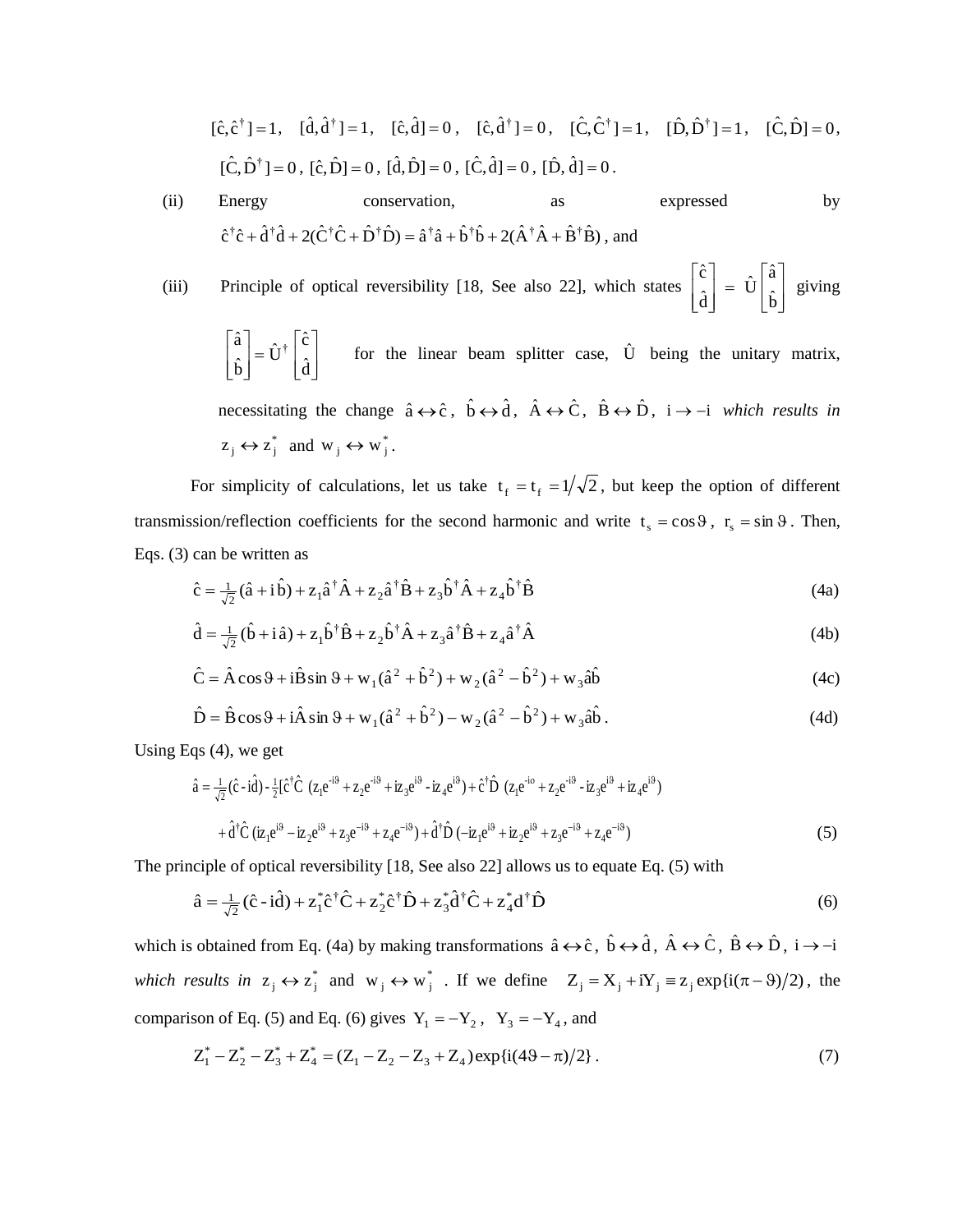If we put  $Z_1 - Z_2 - Z_3 + Z_4 = 4(X_0 + iY_0) = 4R_0 e^{i\varphi}$ , defining real constants  $\varphi = \frac{\pi}{4} - \vartheta$ ,  $R_0$ ,  $X_0$  and  $Y_0$  real, Eq. (7) gives,  $Y_1 - Y_3 = 2Y_0$  and  $X_1 - X_2 - X_3 + X_4 = 4X_0$ . Similarly, if we put  $Y_1 + Y_3 \equiv 2Y$ , and define a real constant Y, we have

$$
Y_1 = Y + R_0 \sin \varphi = -Y_2, Y_3 = Y - R_0 \sin \varphi = -Y_4, \text{ and } X_1 - X_2 - X_3 + X_4 = 4R_0 \cos \varphi.
$$
 (8)

The commutation relation  $[\hat{c}, \hat{d}] = 0$  provides us one more result  $Z_1 - Z_2 - iZ_3 + iZ_4 = 0$ , i.e.,  $X_3 - X_4 = 2Y + 2R_0 \sin \varphi = Y_1 - Y_2$ , and  $X_1 - X_2 = -2Y + 2R_0 \sin \varphi = Y_4 - Y_3$  and hence  $X_1 - X_2 - X_3 + X_4 = -4Y = 4X_0 = 4R_0 \cos\varphi$ , i.e.,  $Y = -R_0 \cos\varphi$ . These gives

$$
Y_1 = R_0(\sin \varphi - \cos \varphi) = -\sqrt{2} R_0 \sin \vartheta, \qquad (9a)
$$

$$
Y_2 = -Y_1 = \sqrt{2} R_0 \sin \theta, \qquad (9b)
$$

$$
Y_3 = -\sqrt{2} R_0 \cos \theta, \tag{9c}
$$

$$
Y_4 = -Y_3 = \sqrt{2} R_0 \cos \theta, \qquad (9d)
$$

$$
X_1 - X_2 = 2\sqrt{2} R_0 \cos \theta, \qquad (9e)
$$

and

$$
X_3 - X_4 = -2\sqrt{2} R_0 \sin \theta, \qquad (9f)
$$

and define real coefficients  $X_{12}$  and  $X_{34}$  given by

$$
X_{1,2} = X_{12} \pm \sqrt{2} R_0 \cos \theta \& X_{3,4} = X_{34} \mp \sqrt{2} R_0 \sin \theta.
$$
 (10)

All these enable us to simplify and write

$$
z_{1,2} = X_{12} e^{-i(\pi - \vartheta)/2} \pm \sqrt{2} R_0 e^{-i(\pi + \vartheta)/2} \& z_{3,4} = X_{34} e^{-i(\pi - \vartheta)/2} \mp i\sqrt{2} R_0 e^{-i(\pi + \vartheta)/2}.
$$
 (11)

Application of principle of optical reversibility and commutation relations, then, reduce the number of eight unknown real constants represented by four  $z_i$ 's to three, viz.,  $X_{12}$ ,  $X_{34}$ , and  $R_0$ .

Now, applying the same procedure as above, from Eq. (4c) and Eq. (4d) we get for the case second-harmonic mode  $\hat{A} = \hat{C}\cos\theta - i\hat{D}\sin\theta + \frac{i}{2}w_3(\hat{c}^2 + \hat{d}^2)e^{-i\theta} - w_2(\hat{c}^2 - \hat{d}^2)e^{i\theta} + 2iw_1\hat{c}\hat{d}e^{-i\theta}$ and similar application of principle of optical reversibility [18, See also 22], we get  $w_1^* = \frac{1}{2} w_3 e^{-i\theta}$ ,  $w_2^* = -w_2 e^{i\theta}$ ,  $w_3^* = 2iw_1 e^{-i\theta}$ . Taking  $w_2 = iMe^{i\theta/2}$ , M being a real constant, we can write

$$
\hat{C} = \hat{A}\cos\theta + i\hat{B}\sin\theta + w_1(\hat{a}^2 + \hat{b}^2) + iM(\hat{a}^2 - \hat{b}^2)e^{i\theta/2} - 2iw_1^*\hat{a}\hat{b}e^{i\theta},
$$
\n(12a)

$$
\hat{D} = \hat{B}\cos\theta + i\hat{A}\sin\theta + w_1(\hat{a}^2 + \hat{b}^2) - iM(\hat{a}^2 - \hat{b}^2)e^{i\theta/2} - 2iw_1^*\hat{a}\hat{b}e^{i\theta}.
$$
 (12b)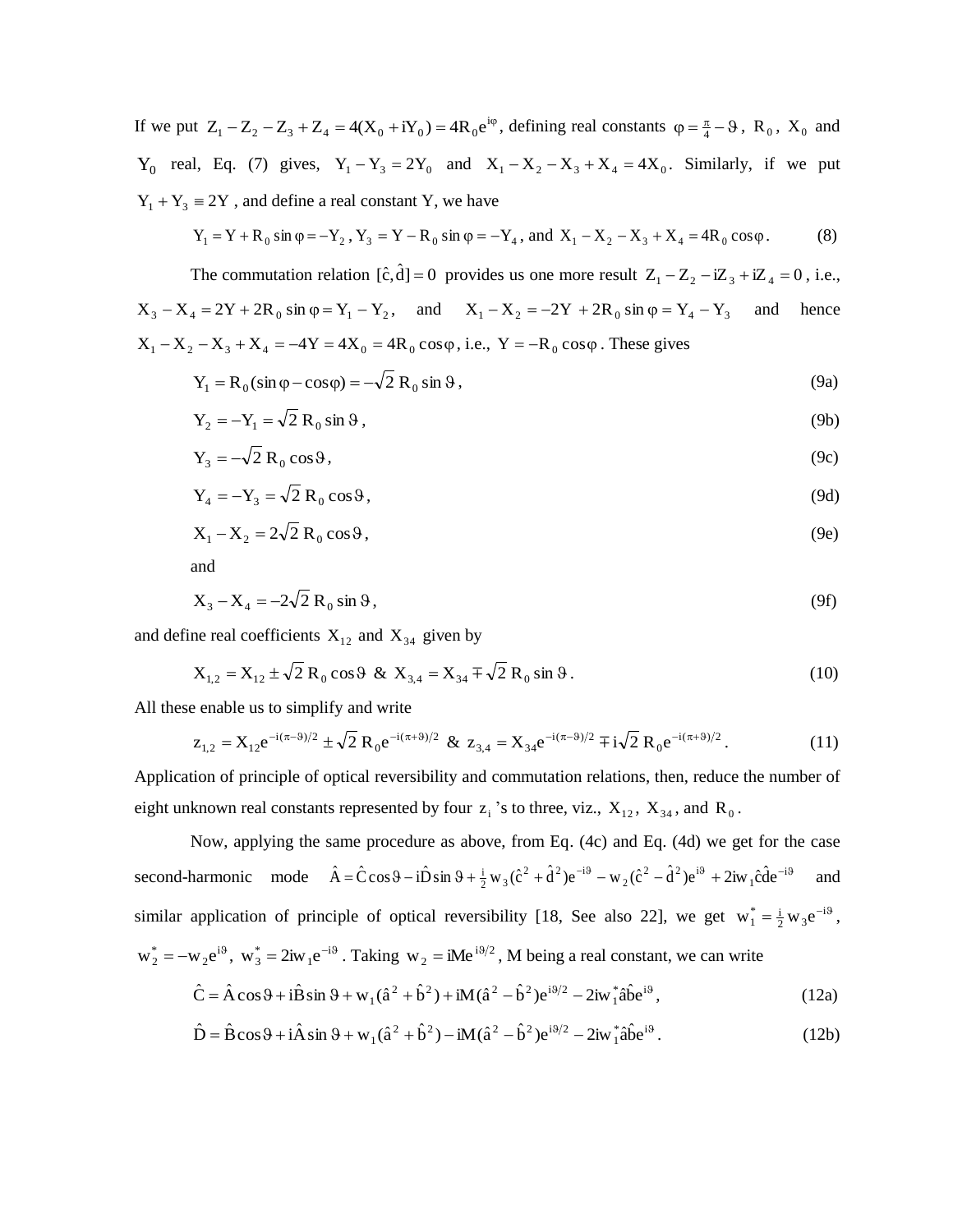But for our BSSN model, the restriction of energy conservation given by Eq. (4) gives us  $M = R_0 = 0$ and  $w_1 = \frac{1}{2\sqrt{2}} (X_{34} - iX_{12}) \exp[i\theta/2]$ , and, therefore,  $z_1 = z_2 = X_{12} \exp[-i(\pi - \theta)/2]$  &  $z_3 = z_4 = X_{34} \exp[-i(\pi - \theta)/2]$ . These results can be used to write, with  $X_{34} - iX_{12} = 2\sqrt{2\kappa} \exp(i\eta)$ , the input/output relations for BSSN as

$$
\hat{c} = \frac{1}{\sqrt{2}} (\hat{a} + i\hat{b}) - 2i\sqrt{2}\kappa (-\hat{a}^\dagger \sin \eta + \hat{b}^\dagger \cos \eta)(\hat{A} + \hat{B})e^{i\theta/2},\tag{13a}
$$

$$
\hat{\mathbf{d}} = \frac{1}{\sqrt{2}} (\hat{\mathbf{b}} + i\hat{\mathbf{a}}) - 2i\sqrt{2}\kappa (-\hat{\mathbf{b}}^{\dagger} \sin \eta + \hat{\mathbf{a}}^{\dagger} \cos \eta)(\hat{\mathbf{A}} + \hat{\mathbf{B}})\mathbf{e}^{i\theta/2},
$$
\n(13b)

$$
\hat{C} = \hat{A}\cos\theta + i\hat{B}\sin\theta + \kappa(\hat{a}^2 + \hat{b}^2)e^{i(\theta + 2\eta)/2} - 2i\kappa\hat{a}\hat{b}e^{i(\theta - 2\eta)/2},
$$
\n(13c)

$$
\hat{D} = \hat{B}\cos\theta + i\hat{A}\sin\theta + \kappa(\hat{a}^2 + \hat{b}^2)e^{i(\theta + 2\eta)/2} - 2i\kappa\hat{a}\hat{b}e^{i(\theta - 2\eta)/2}.
$$
\n(13d)

Thus, finally, we are left with only two constants  $\kappa$  and  $\eta$  which depend on the nonlinearity material of which the BSSN is made up of. Eqs. (13) are the input/output relations of the BSSN having second order nonlinearity if we mix two two-mode light beams (one is in fundamental whereas another is in second harmonic mode).

#### **3. Generation of non-classical features by BSSN and discussion of the results**

For radiation with annihilation operator  $\hat{a}$  and with general quadrature  $\hat{X}_{0} = \frac{1}{2}(\hat{a}^{\dagger}e^{i\theta} + \hat{a}e^{-i\theta})$  $_{\theta} = \frac{1}{2} (\hat{a}^{\dagger} e^{i\theta} + \hat{a} e^{-i\theta}),$ the radiation will exhibit squeezing if  $\langle (\Delta \hat{X}_{\theta})^2 \rangle - \frac{1}{4} < 0$  and sub-Poissonian photon statistics characterized by a negative value of Mandel's Q-parameter,  $Q = (\langle (\Delta \hat{N})^2 \rangle - \langle \hat{N} \rangle)/\langle \hat{N} \rangle$  with  $\hat{N} = \hat{a}^{\dagger} \hat{a}$ .

Now we investigate the possibilities of generating these non-classical features by BSSN in the output fundamental as well as the output second-harmonic mode at port 'c', if we mix two coherent beams in states  $|\alpha\rangle$ ,  $|\beta\rangle$  in the fundamental modes and the input second-harmonic modes are in vacuum state, i.e., no second harmonic signal is present at both of the inputs. For simplicity of calculations, we take real amplitudes of coherent states,  $\alpha = x$  and  $\beta = y$ , x and y being real positive quantities. Then, the squeezing in output fundamental mode (say 'c') occur if

$$
\left\langle \left(\Delta\hat{X}_{\theta}\right)^{2}\right\rangle - \frac{1}{4} = \kappa(x+y)\left[\cos(\eta + \frac{1}{2}\vartheta - \theta) + 2\kappa(x+y)\right] < 0\,,\tag{14}
$$

i.e., if  $2\kappa(x+y) < 1$  for  $\theta = \eta + \frac{1}{2}\theta$ . Sub-Poissonian photon statistics in output fundamental mode (say 'c') occur if

$$
Q = \frac{1}{2} [1 - 16\kappa^2 (x + y)^2] < 0,\tag{15}
$$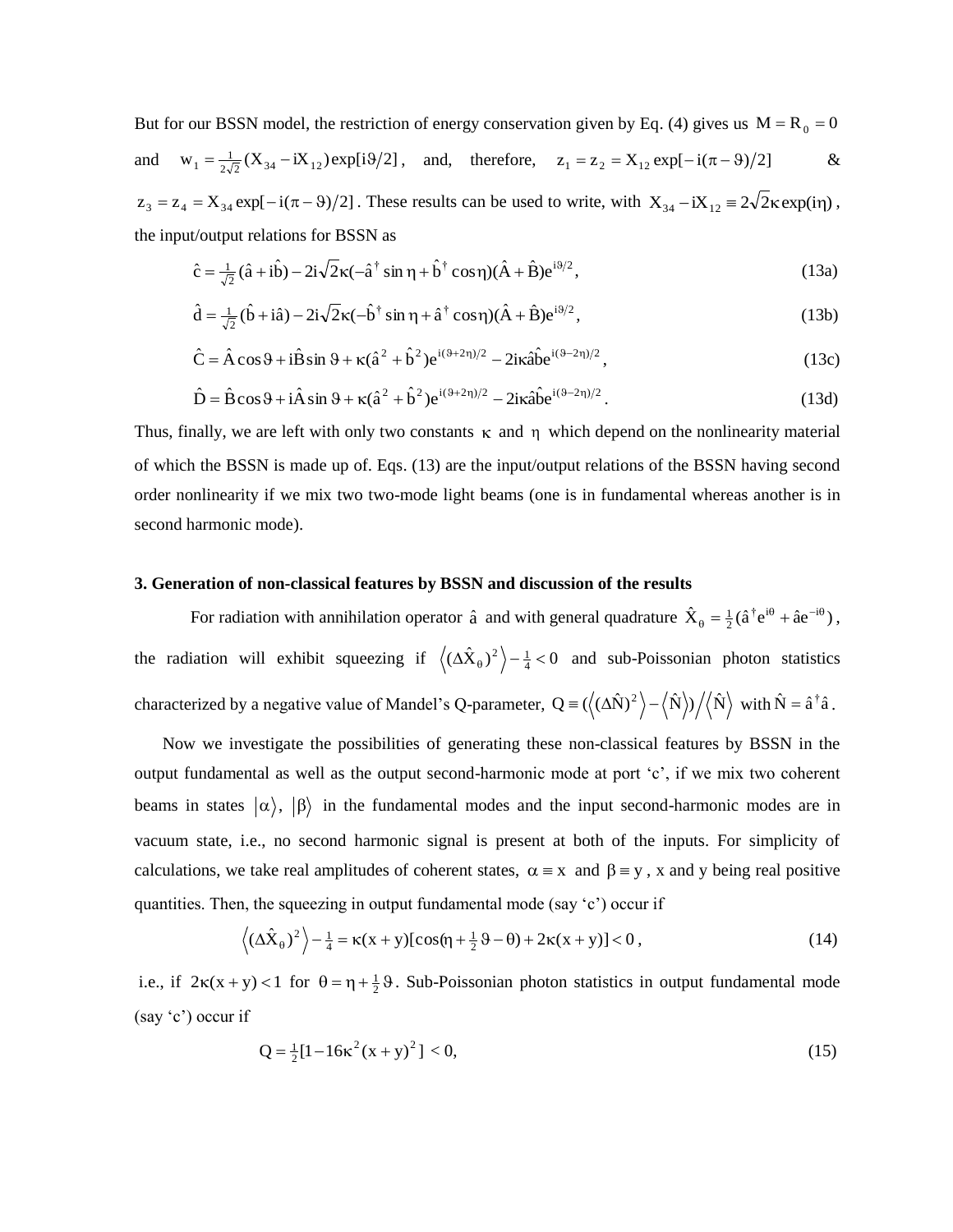i.e., if  $4\kappa(x + y) > 1$ . Sub-Poissonian photon statistics in output second harmonic mode (say for 'C') occur for negative value of

$$
Q = 16\kappa^2(x^2 + y^2 + 4xy\sin 2\eta)(x^2 + y^2)x^2y^2/[x^4 + y^4 + 6x^2y^2 + 4xy(x^2 + y^2)\sin 2\eta],
$$
 (16)

i.e., if  $x^2 + y^2 + 4xy\sin 2\eta < 0$ . A simple example may be  $x = y$  and  $-1 < \sin 2\eta < -\frac{1}{2}$ , i.e.,  $-\frac{\pi}{4} < \eta < -\frac{\pi}{12}$ . Squeezing in output second harmonic mode (say for 'C') occur for negative value of

$$
\left\langle \left( \Delta \hat{X}_{\theta} \right)^{2} \right\rangle - \frac{1}{4} = \frac{1}{2} \kappa^{2} (x^{2} + y^{2} - 4xy)(x^{2} + y^{2})(1 + \sin 2\eta)
$$
\n(17)

Therefore, squeezing can occur in output second-harmonic mode if  $(x^2 + y^2 - 4xy) < 0$  and we take  $\theta = \frac{1}{2} \theta - \frac{1}{4} \pi$ , *irrespective of the BSSN property which is determined by*  $\eta$  *provided* sin  $2\eta \neq -1$ .

Therefore, we can see that the non-classical features such as squeezing and sub-Poissonian photon statistics can be generated if we mix two coherent beams via the nonlinear beam splitter having second order nonlinearity. Coherent beams with real amplitudes x and y of the fundamental mode and also the corresponding second-harmonic mode in vacuum state, when mixed via the nonlinear beam splitter having second-order nonlinearity, the output fundamental mode (say for 'c') exhibits squeezing if  $2\kappa(x + y) < 1$  and it exhibits sub-Poissonian photon statistics if  $4\kappa(x + y) > 1$ . We note that squeezing is seen to occur at low intensities and sub-Poissonian statistics at larger intensities.

Further, the output second-harmonic mode (say for 'C') exhibits sub-Poissonian photon statistics if  $x^2 + y^2 + 4xy \sin \eta < 0$ , which may occur for  $x = y$  and  $-1 < \sin 2\eta < -\frac{1}{2}$ . It exhibit squeezing if  $(x^2 + y^2 - 4xy) < 0$ . This should be important because second-harmonic generation is relatively straightforward compared to other nonlinear interactions and it can have relatively high conversion efficiency. The conversion efficiency is defined as the ratio of second-harmonic power generated to fundamental power input. In order to make such a beam splitter, and the study of this letter relevant, all that we need is that the modes have polarizations in one direction only. Thus, if we have all input modes (two fundamental and two second harmonic) polarized along, say, z-direction, we need generation of nonlinear polarization also only along z-direction. Hence, we must consider materials for BSSN which have  $\chi_{zzz} \neq 0$  but  $\chi_{xzz}$  and  $\chi_{yzz} = 0$ . Many such examples of noncentrosymmetric crystals exist [15]. One such example is an orthorhombic mm2 crystal. Contributions from these materials to second harmonic generation can be due to bulk dipole and quadrupole terms, and/or surface dipole terms resulting from broken inversion symmetry [23]. All gases, amorphous materials like glass or polymers, and a large number of crystalline materials do not exhibit this type of nonlinear response to an external electrical field. Second harmonic generation is a phenomenon for optical frequency conversion in which the color of light is changed has numerous applications in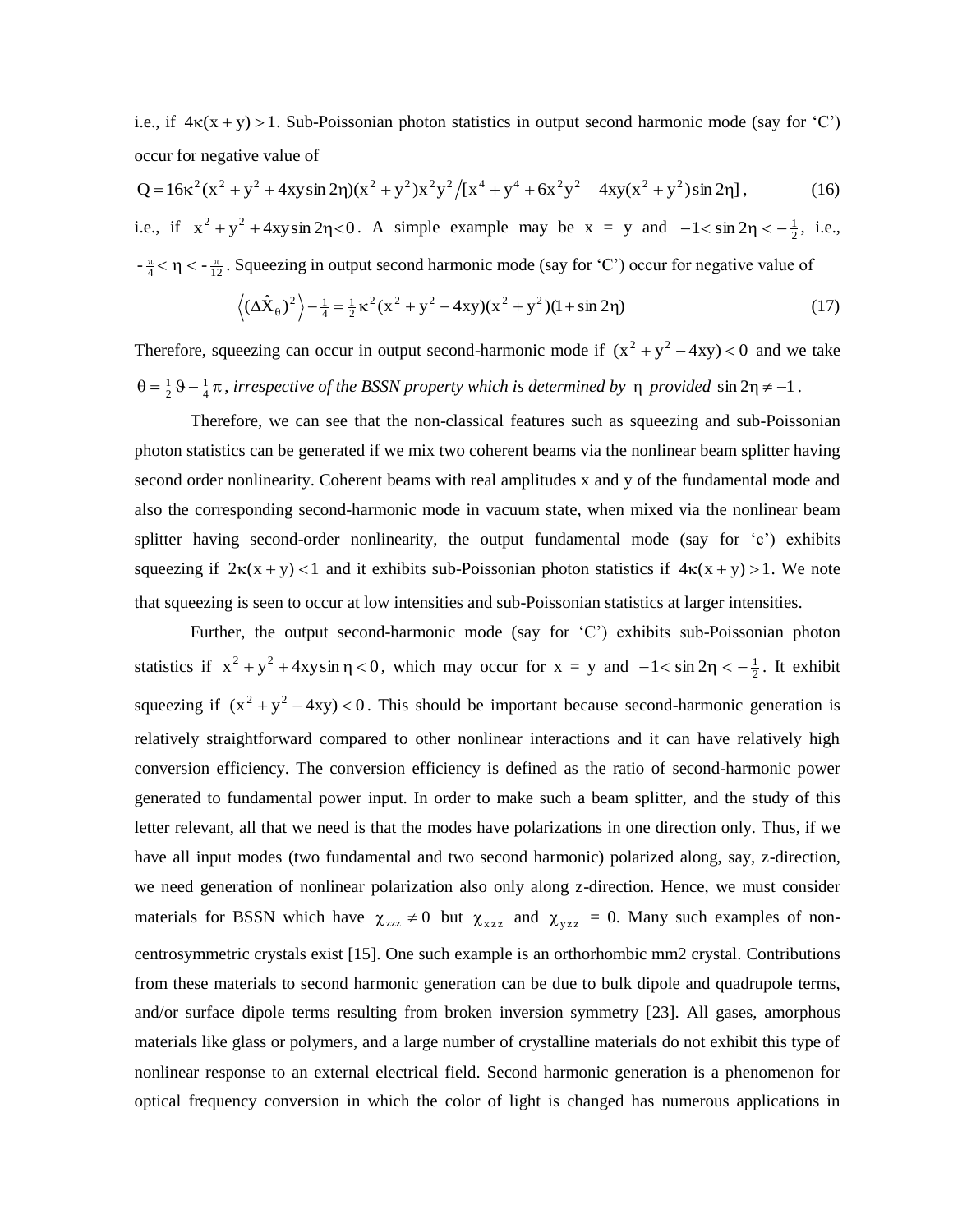physics and technology. Ability to manipulate the color of light, and in particular, quantum states of light, can be an extremely important resource from the perspective of quantum information processing [24]. Masada [25] introduced the development of frequency doubler as a pump source for squeezer for applications in quantum radar. It is expected that according to this study, therefore, BSSN may play an important role in quantum optical experiments which are becoming of intense interest in the study of optical quantum information processing.

**Acknowledgement:** Authors acknowledge fruitful discussions and suggestions with Prof. N. Chandra and Prof. R. Prakash.

### **References**

- [1] H. P. Yuen, '*Non-classical Light'*. In: Photons and Quantum Fluctuations (E. R. Pike and H. Walther, eds.), pp. 1-9. Adam Hilger, Bristol, 1988; V. V. Dodonov 2002 J. Opt. B: Quantum Semiclass. Opt. **4** R1-R33; N. Chandra and H. Prakash 1970 Phys. Rev. A **1** 1696-1698; D. Stoler 1974 Phys. Rev. Lett. **33** 1397-1400; H. Paul 1982 Rev. Mod. Phys. **54** 1061-1102; L. Davidovich 1996 Rev. Mod. Phys. **68** 127-173; H. Prakash and D. K. Mishra 2006 J. Phys. B: At. Mol. Opt. Phys. **39** 2291-2297; H. Prakash and D. K. Mishra 2007 J. Phys. B: At. Mol. Opt. Phys. **40** 2531- 2532.
- [2] Y. Yamamoto and H. A. Haus 1986 Rev. Mod. Phys. **58** 1001-1020.
- [3] H. P. Yuen and J. H. Shapiro 1980 IEEE Trans. Inf. Theory **IT-26** 78-92.
- [4] Ulrik L. Andersan, Jonas S. Neergaard-Nielsen, Peter van Loock & Akira Furusawa 2015 Nature Physics **11** 713-719.
- [5] M. Dakna, T. Anhut, T. Opatrny, L. Knoll, D.-G. Welsch 1997 Phys. Rev. A **55** 3184-3194; A. I. Lvovsky and J. Mlynek 2002 Phys. Rev. Lett. **88** 250401-4; D. K. Mishra 2007 Acta Physica Polonica A **112** No. 5 859-864; H. Prakash and D. K. Mishra 2007 Optics & Spectroscopy **103** 145-147; H. Prakash and D. K. Mishra 2007 Eur. Phys. J. D **45** 363-367.
- [6] R. A. Campos, B. E. A. Saleh and M. C. Teich 1989 Phys. Rev. A **40** 1371-1384; U. Leonhardt 2003 Rep. Prog. Phys., **66** 1207-1249.
- [7] C. M. Caves 1981 Phys. Rev. D **23** 1693-1708; R. Demkowicz-Dobrzanski, M. Jarzyna and J. Kolodynski 2015 Progress in Optics **60** 345-435; B. P. Abbott et al. 2016 Phys. Rev. Lett. **116** 061102(16).
- [8] S. Scheel and D.-G. Welsch 2001 Phys. Rev. A **64** 063811; M. S. Kim, W. Son, V. Buzek, and P. L. Knight 2002 Phys. Rev. A **65** 032323-032330.
- [9] M. Deutsch 2002 Phys. Rev. A **66** 023814.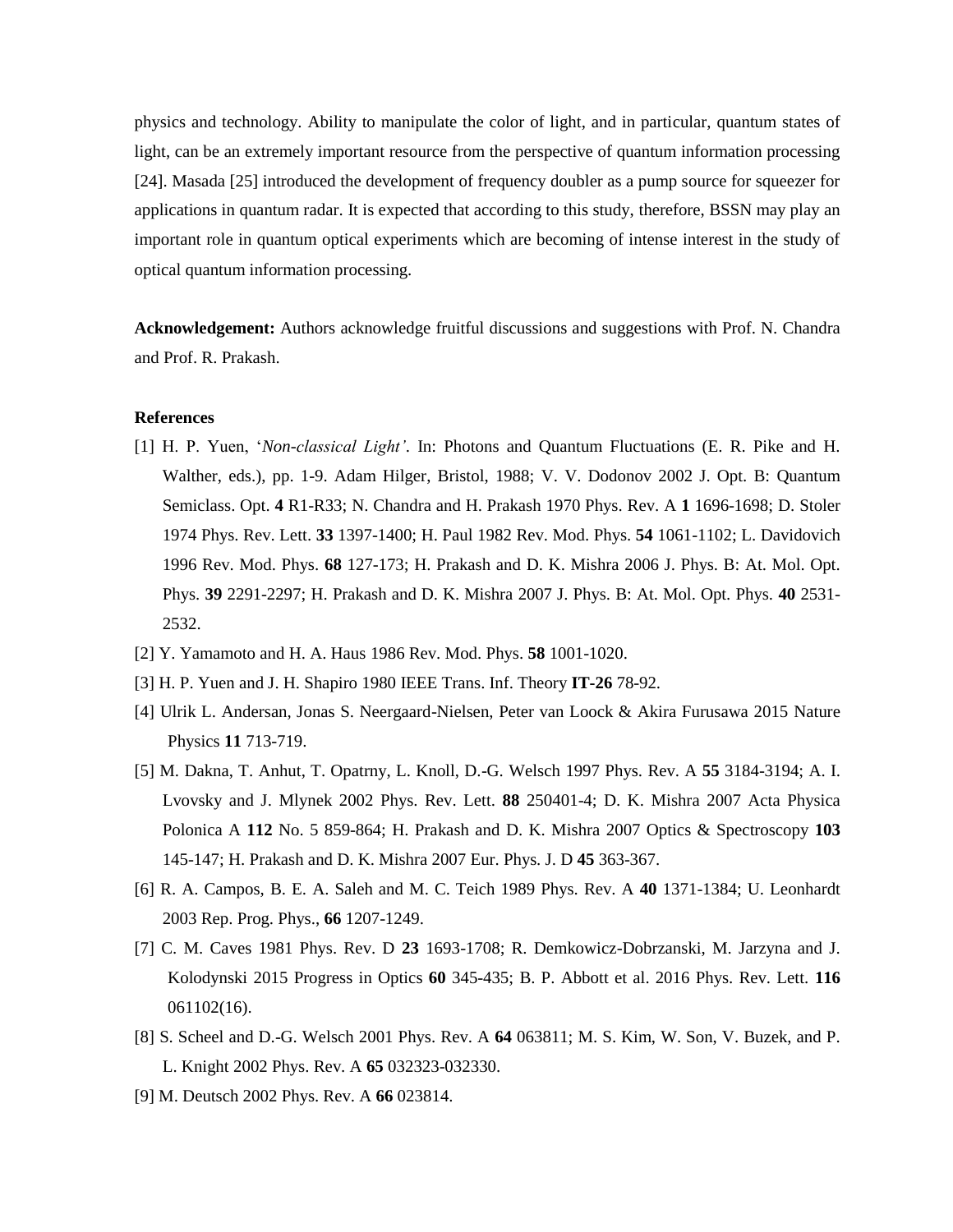- [10] H. Prakash and D. K. Mishra 2010 Optics Letters **35** 2212-2214.
- [11] A. V. Belinsky and A. A. Granovskiy 2011 JETP Letters **93** 495-497.
- [12] A. V. Belinsky and M. Kh. Shulman 2014 Physics-Uspekhi **57** (10) 1022-1034.
- [13] V. Peřinová, A. Lukš and J. Křepelka 2011 Phys. Scr. **T143** 014020.
- [14] L. Pezzé, A. Smerzi, G. P. Berman, A. R. Bishop, and L. A. Collins 2006 Phys. Rev. A **74** 033610.
- [15] Preliminary version of this work has been reported in H. Prakash and D. K. Mishra 2008 Bull. APS **53** 900.
- [16] R. W. Boyd, *Nonlinear Optics* (San Diego: Academic Press, 1992), pp.44 49.
- [17] Hans-A. Bachor, "*A Guide to Experiments in Quantum Optics*", (Wiley-VCH, Federal Republic of Germany, 1998), p.102.
- [18] U. Leonhardt 1993 Phys. Rev. A **48** 3265.
- [19] L. Mandel and E. Wolf, *Optical Coherence and Quantum Optics* (Cambridge University Press, Cambridge, 1995).
- [20] P. Franken, A. E. Hill, C. W. Peters, G. Weinreich 1961 Phys. Rev. Lett. **7** 118.
- [21] M. Kozierowski and R. Tanas 1997 Opt. Commun. **21** 229.
- [22] Francis A. Jenkins and Harvey E. White, *Fundamentals of Optics* (Fourth Edition), McGraw-Hill International Edition Physics Series 1981, p.14; Richard P. Feynman, Robert B. Leighton and Matthew Sands, *The Feynman Lectures on Physics*, Vol. 1, pp. 317-318 (Narosa Publishing House, Eleventh Reprint 2003, New Delhi); Ajoy Ghatak, *Optics*, Tata McGraw-Hill Publishing Co. Ltd., p.229.
- [23] M. Fox, *Optical Properties of Solids* (Oxford, 2001).
- [24] M. G. Raymer and K. Srinivasan 2012 Physics Today **65** 32-37.
- [25] G. Masada 2014 Tamagawa University Quantum ICT Research Institute Bulletin **4** 19-22.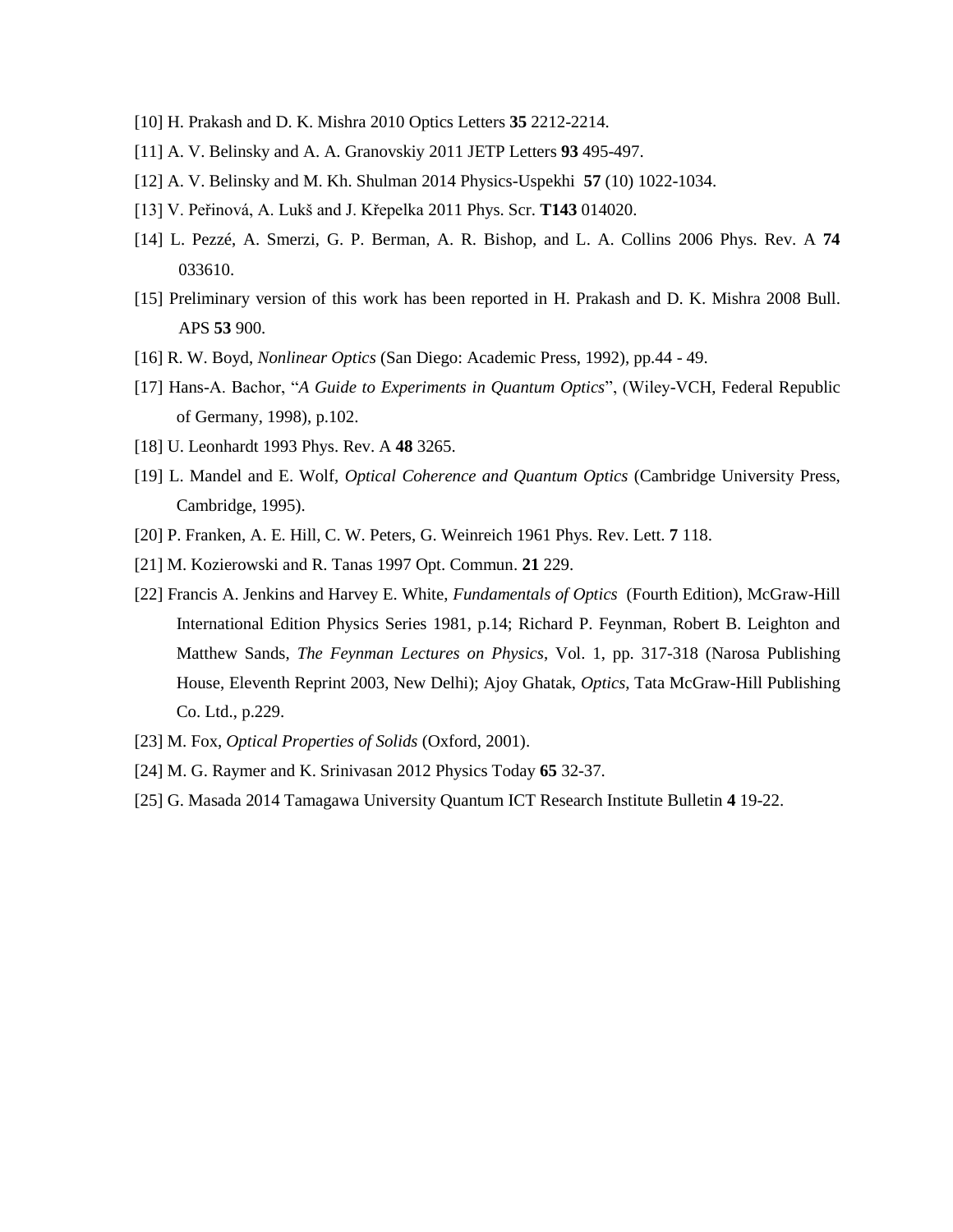# **Caption for figure:**

Fig. 1. Scheme of mode transformations via beam splitter with second-order nonlinearity (BSSN).